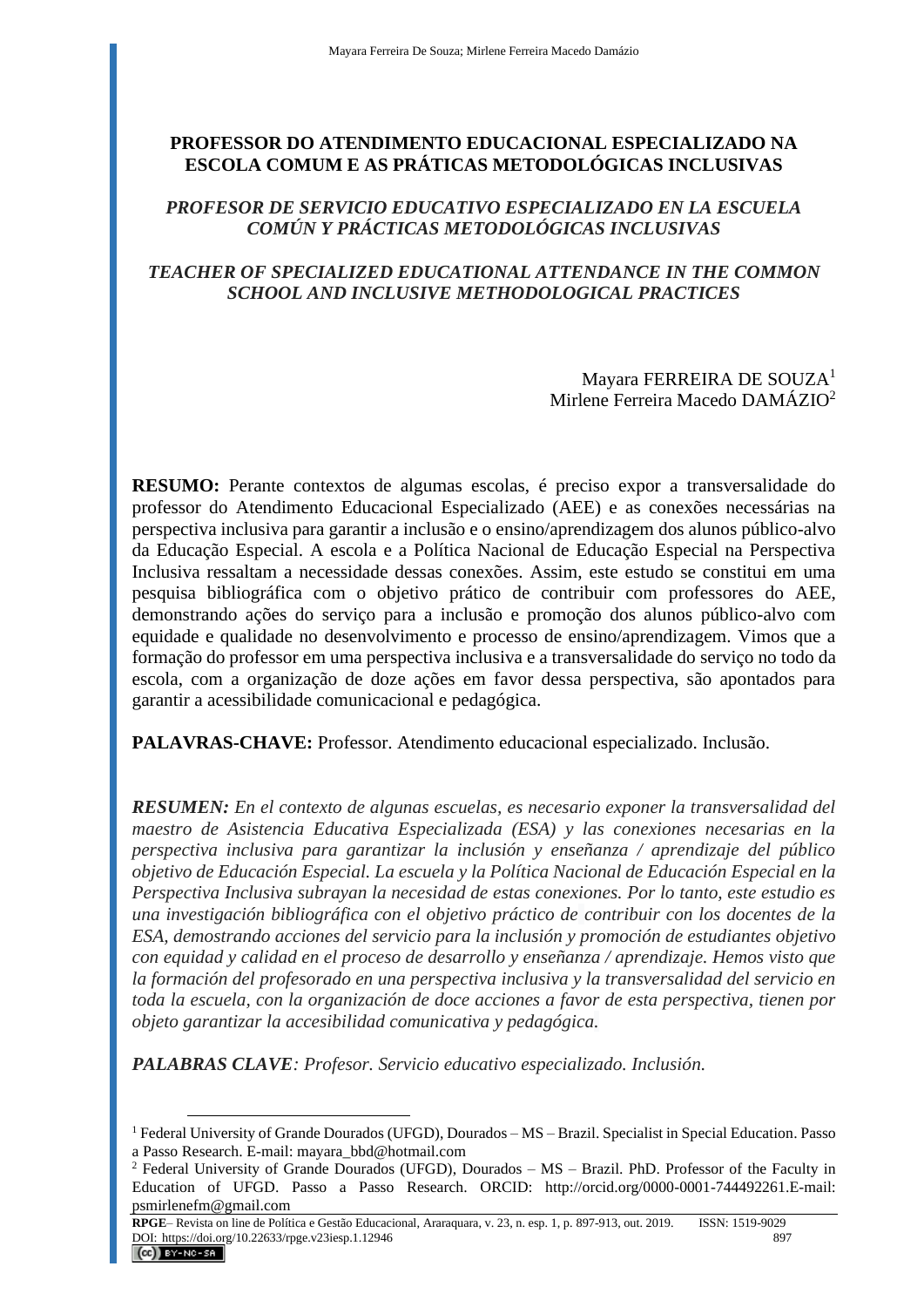*ABSTRACT: In the context of some schools, it is necessary to expose the transversality of the teacher of Specialized Educational Attendance (AEE, Portuguese initials) and the necessary connections in the inclusive perspective to ensure the inclusion and teaching/learning of special education target students. The school and the National Policy for Special Education in the Inclusive Perspective underscore the need for these connections. Thus, this study is a bibliographic research with the practical objective of contributing with teachers of the AEE, demonstrating actions of the service for the inclusion and promotion of target students with equity and quality in the development and teaching/learning process. We have seen that teacher education in an inclusive perspective and the transversality of service throughout the school, with the organization of twelve actions in favor of this perspective, are aimed at ensuring communicational and pedagogical accessibility.*

*KEYWORDS: Professor. Specialized educational Attendance. Inclusion.*

### **Introduction**

The school defends Inclusive Education and understands that it refers to a school that meets the specificities of all student profiles, regardless of their physical, social, economic or ability. On the other hand, in school spaces we realize misconceptions that do not benefit the inclusive perspective. In the midst of this, Special Education is affected and urgently needs clarity in its interpretation.

The misconceptions come from understanding basic concepts such as inclusive education is directed to all, and that special education is geared toward students with disabilities, global developmental disorders, and high skills or giftedness. Therefore, special education should take place from an inclusive perspective, but inclusive education encompasses the inclusion of everyone in the school, not just that of the special education target audience.

Another misconception is in the implementation of the specialized educational attendance (AEE, Portuguese initials) service, the decrees, laws and policies regulate a service from an inclusive perspective, however the interpretation of the texts has been hampered by actions of integration. It is understood that the movement for education to take place in an inclusive perspective requires training and that the professionals involved are open to building and deconstructing values and concepts established by the history of society.

Now, a closer look at reality is needed, punctual actions for the inclusive perspective to be enhanced, and in order to focus on special education, punctual actions need to maximize the learning and development of their target audience. This is not the time to say that it does not work, but to correct the implemented mistakes.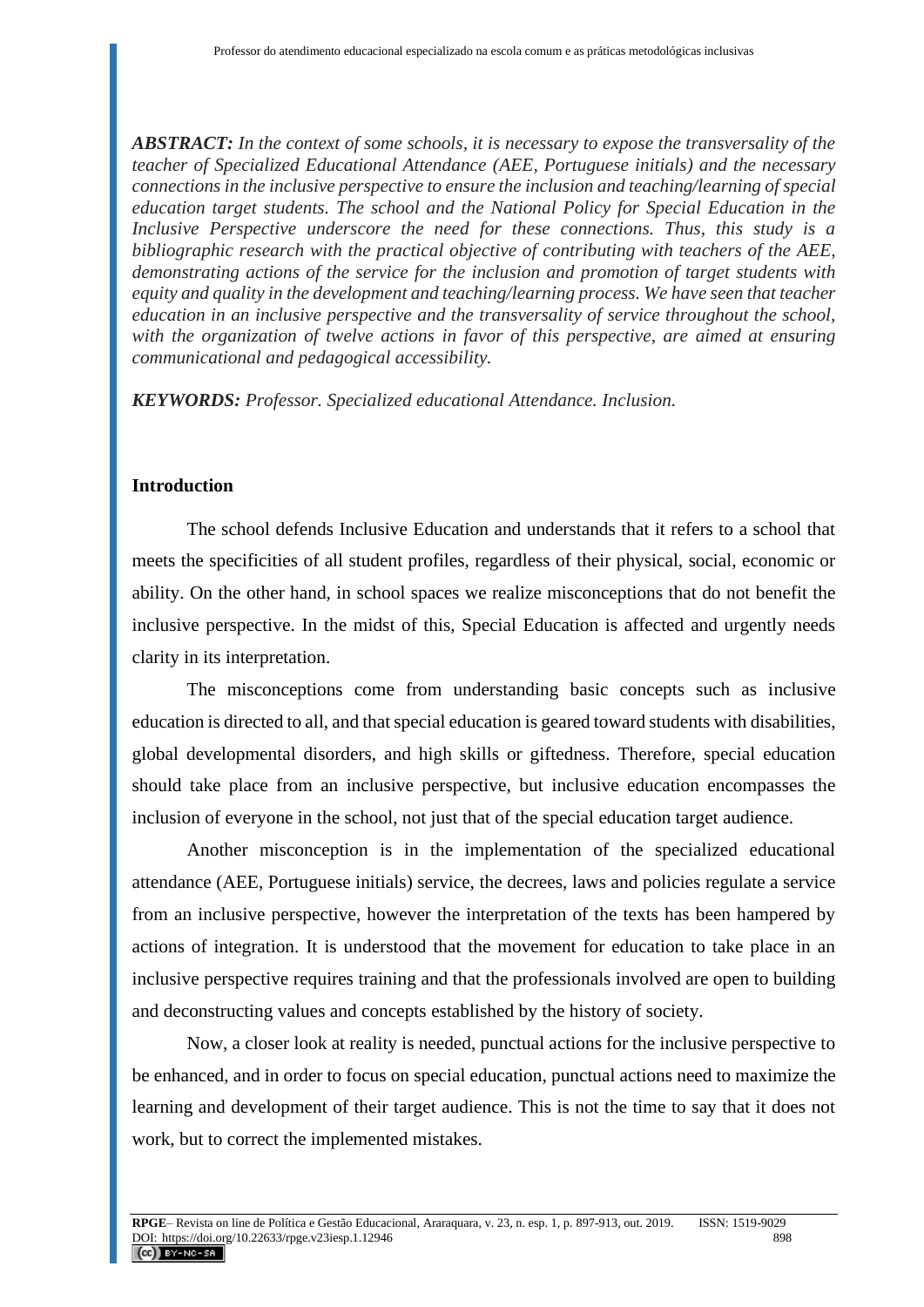Thus, in this article we propose to clarify some actions of the AEE, carried out at the regular school by the teacher of specialized educational service, in order to contribute with practical actions to this professional in benefit of his service. Mistakenly, we find the AEE service often segregated in the Multifunctional Resource Room (SRM, Portuguese initials), and its actions are not transversalizing the whole of the school, there is no dialogue between the ordinary classroom teacher and the AEE teacher, and it is in the common classroom where the greatest obstacles, both methodological and pedagogical as well as attitudinal, to make this effective inclusive education happen are found, but it is also the most important space to happen.

However, how to leave the walls of SRM and seek to transverse the whole of the school? Knowing and understanding what laws, decrees and policies regulate the service is the first step. The second would be to establish a methodology for the service from an inclusive perspective. For this, we searched the scientific literature, involving articles, monographs and dissertations and doctoral theses from 2008 to the present day, highlighting 18 studies to elucidate actions that meet inclusive methodological practices for the teacher of AEE.

#### **The various studies**

Understanding the need to look into the guiding documents of Special Education, we start from the Brazilian Law of Guidelines and Bases of National Education (LDB, Portuguese initials) which in its art. 58 states: "[...] Special education means [...] the type of school education offered preferentially in the regular school system for students with disabilities, global developmental disorders and high skills or giftedness" (BRASIL, 1996, p. 23), and guarantees the specialized support services needed to meet the peculiarities of the target audience.

The services offered are called Specialized Educational Services, and, according to Decree 7,611 of November 17, 2011, "[...] understood as the set of activities, accessibility and pedagogical resources institutionally and continuously organized [...]" (BRASIL, 2011, p. 5), is complementary and/or supplementary, and not a substitute for regular education.

In art. 3 of Decree 7,611 / 2011 are presented four objectives of the AEE whose teachers need to know and foster the necessary connections so that the target students of Special Education can be effectively included in the school environment: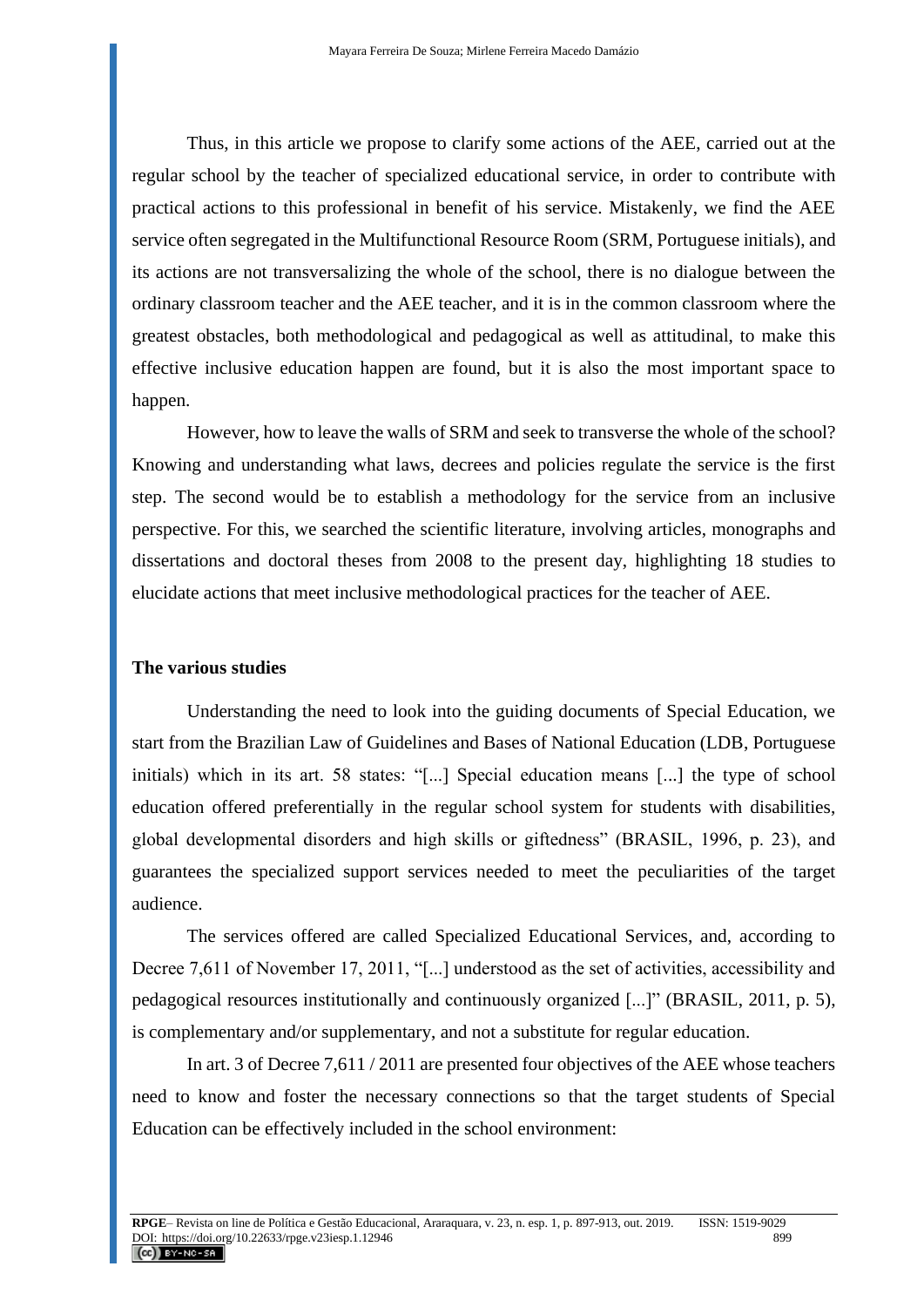I - provide conditions of access, participation and learning in regular education and guarantee specialized support services according to the students' individual needs; II - guarantee the transversality of special education actions in regular education; III - foster the development of didactic resources and pedagogical ones that eliminate the barriers in the teaching and learning process; and IV - ensure conditions for the continuity of studies at the other levels, stages and modalities of teaching (BRASIL, 2011, p. 5).<sup>3</sup>

We note that these documents present the transversality that the service brings and that the AEE teacher needs to articulate. Seeking to better organize this inclusive environment, in 2008, a document entitled National Policy for Special Education in the Inclusive Education Perspective (PNEEPEI, Portuguese initials) was presented to the Minister of Education, highlighting and clarifying important aspects of AEE, a service that:

> [...] function is to identify, elaborate and organize the pedagogical and accessibility resources that eliminate the barriers to the full participation of the students, considering their specific needs. The activities developed in the specialized educational service differ from those carried out in the common classroom, and are not a substitute for schooling. This service complements the formation of students with a view to autonomy and independence at school and beyond (PNEEPEI, 2008, p. 15).<sup>4</sup>

Alves and Guareschi (2011) point out that, at school, the AEE specialist teacher is the one who will need to make articulation to ensure movements that provide the inclusion of the students target audience of special education:

> In addition to arranging attendance at the Multifunctional Resource Room, the teacher should advise other regular school colleagues who work with students attending AEE. It should also guide and monitor the pedagogical and accessibility resources used by the student in other school spaces (ALVES; GUARESCHI, 2011, p. 41).<sup>5</sup>

In addition, the aforementioned authors state that the AEE professional needs to look for the other professionals who attend this student, such as psychologist, physiotherapist, speech

<sup>&</sup>lt;sup>3</sup> I – prover condições de acesso, participação e aprendizagem no ensino regular e garantir serviços de apoio especializados de acordo com as necessidades individuais dos estudantes; II – garantir a transversalidade das ações da educação especial no ensino regular; III – fomentar o desenvolvimento de recursos didáticos e pedagógicos que eliminem as barreiras no processo de ensino e aprendizagem; e IV – assegurar condições para a continuidade de estudos nos demais níveis, etapas e modalidades de ensino (BRASIL, 2011, p. 5).

<sup>4</sup> [...] tem como função identificar, elaborar e organizar os recursos pedagógicos e de acessibilidade que eliminem as barreiras para a plena participação dos alunos, considerando suas necessidades específicas. As atividades desenvolvidas no atendimento educacional especializado diferenciam-se daquelas realizadas na sala de aula comum, não sendo substitutivas à escolarização. Esse atendimento complementa suplementa a formação dos alunos com vistas à autonomia e independência na escola e fora dela (PNEEPEI, 2008, p. 15).

<sup>5</sup> Além de organizar o atendimento na Sala de Recursos Multifuncionais, o professor deverá orientar os demais colegas do ensino regular que trabalham com os alunos que frequentam o AEE. Deverá, também, nortear e acompanhar os recursos pedagógicos e de acessibilidade utilizados pelo aluno nos demais espaços escolares (ALVES; GUARESCHI, 2011, p. 41).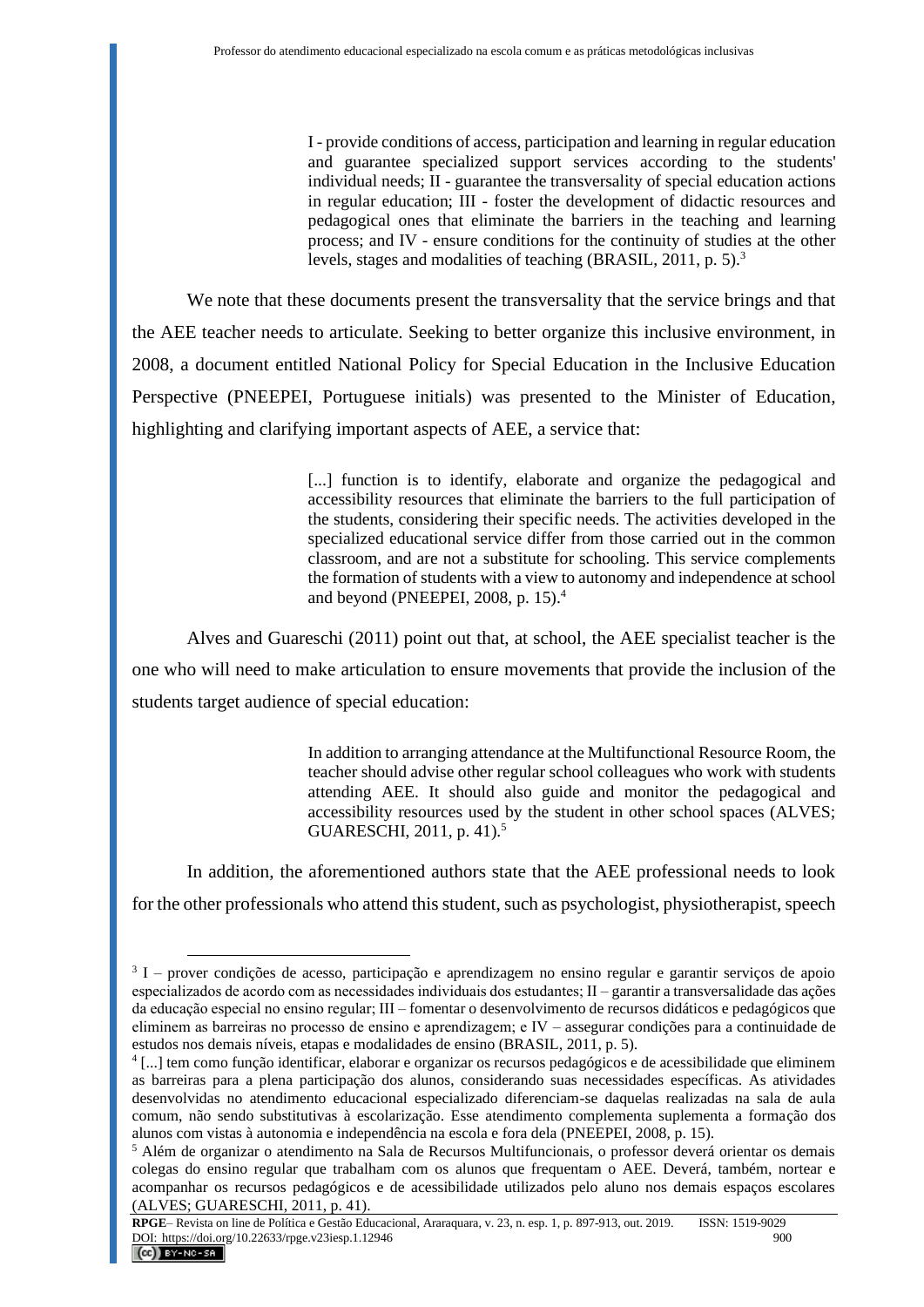therapist, because "It is based on the assessment of learning, family and school history and dialogue with others professionals [...] will verify what he, the student, has already built in terms of learning in all these spheres" (ALVES; GUARESCHI, 2011, p. 41).

Through differentiated looks, which see the subject in their skills and abilities, the teacher of the AEE will be able to develop his function successfully. However, it is not easy to become this versatile professional, and the difficulties encountered in the school context are many, ranging from physical and pedagogical issues to attitudinal issues of peers. Therefore, it is necessary to know possible realities, as well as research by scholars that point the way. In the studies performed, we realize that the complexity of special education from the perspective of inclusive education is present in all readings made and, at the same time, the paths pointed out are congruent.

Some works differ subtly in the understanding of inclusive education as the responsibility of the AEE teacher; in other studies, this professional is appointed as a collaborator in the development of actions within the school, from an inclusive perspective.

The study "Understanding Specialized Educational Attendance (AEE)" by Marcia Doralina Alves and Tais Guareschi, published in 2011, describes the role of the AEE teacher, emphasizes the uniqueness of the target audience of Special Education and highlights the training of this professional as key to good service performance. It points out that the AEE teacher needs to develop their actions in an inclusive perspective and establish advisory services to teachers and students in the common classroom, taking a different look at these subjects, who have countless possibilities.

In the studies *Assistive Technology – TA(Portuguese initials): applications in education<sup>6</sup>* , by Rita Bersch and Rosângela Machado; *Specialized educational attendance for people with physical disabilities<sup>7</sup>* , from Amaral Netherlands T. Battistel; *School as a space for respect for difference<sup>8</sup>* , by Eliana da Costa Pereira de Menezes, Renata Corcini Carvalo Canabarro and Maria Alcione Munhoz, are presented important reflections on inclusive education, documents and movements that guided this perspective. The authors point out advances, such as everyone's access to education, and question the school, which still performs its functions in a traditional perspective, considering its homogeneous audience. They emphasize the importance of rethinking school practices.

<sup>6</sup> Tecnologia Assistiva – TA: aplicações na educação

<sup>7</sup> Atendimento educacional especializado para pessoas com deficiência física

<sup>8</sup> A escola como um espaço de respeito à diferença

**RPGE**– Revista on line de Política e Gestão Educacional, Araraquara, v. 23, n. esp. 1, p. 897-913, out. 2019. ISSN: 1519-9029 DOI: https://doi.org/10.22633/rpge.v23iesp.1.12946 901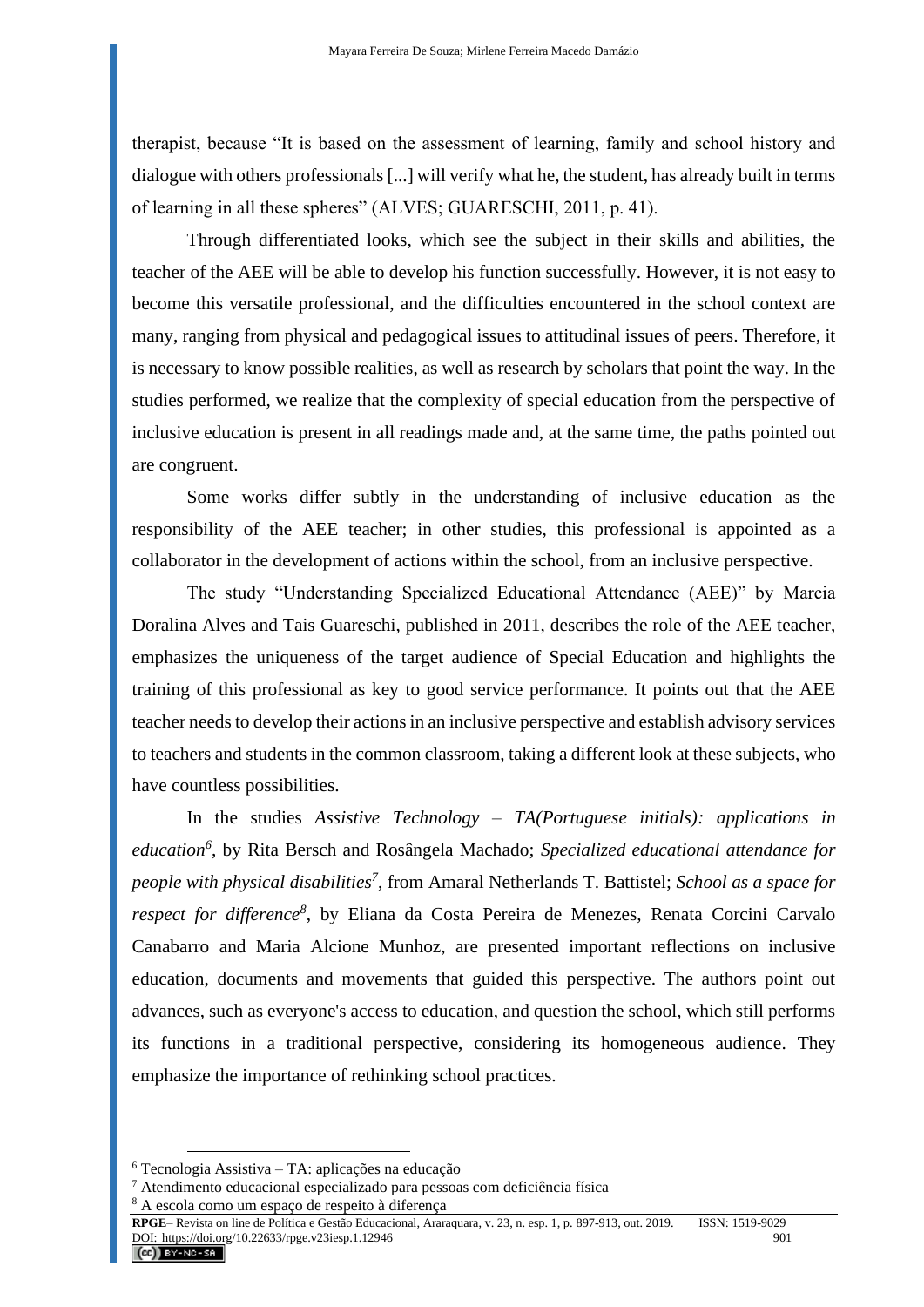They clarify that inclusive education does not only refer to Special Education students, but encompasses all. They underscore the importance of partnership between all involved for the inclusion of students in the Special Education target audience and point out that the AEE teacher is the one who conducts the movement so that these partnerships between parents, teachers and clinical professionals are established so that the student be benefited. They reinforce the seriousness of the education of the AEE teacher so that he/she is able to deal with all the demands of the service, as this should not always be restricted to the student.

The Marquezine, Tanaka and Busto *Specialized Educational Attendance* study, published in 2013, discusses the key milestones for reaching special education from the perspective of inclusive education, its role and how AEE service would need to be established. The authors present some research to explain how the service has been implemented in schools. They are concerned to note that SRM may neglect the inclusive perspective when it is seen as the exclusive place for AEE to happen, because, in this mistaken view, the AEE teacher performs segregated actions and of integration and does not make the necessary connections and advisement with the common classroom and others involved for student success. Thus, they emphasize the importance of proper organization of the service, which must be articulated with the common teaching, and, besides creating partnerships with segments that include education, the investment in teacher training is also emphasized.

The studies *Support Group for Parents and pedagogical support for teachers in the network and students with special educational needs in inclusive education<sup>9</sup>* , by Carina de Souza Cantarelli; and *The support network permeating the teacher's work in the inclusion process<sup>10</sup>*, by Vanessa Caroline da Silva, Mônica Cecilia Gonçalves Condessa-Franke and Laura Ceretta Moreira, both published in 2013, describe the importance of support networks between teachers, family members and professionals who serve the students target audience of Special Education.

They state that, in the case of inclusive education, there are no ready-made recipes and that collaborative work is a way that enriches actions, enhancing the success of the common classroom and student development. They cite training as a fundamental requirement not only for AEE teachers, but for everyone at school, and that inclusive education is not an easy task, but that schools need to revise their conceptions and organize their curricula from an inclusive perspective, all this being clarified in the Pedagogical Political Projects.

<sup>9</sup> Grupo de suporte aos pais e apoio pedagógico aos professores da rede e alunos com necessidades educacionais especiais na educação inclusiva

<sup>&</sup>lt;sup>10</sup> A rede de apoio permeando ao trabalho do professor no processo de inclusão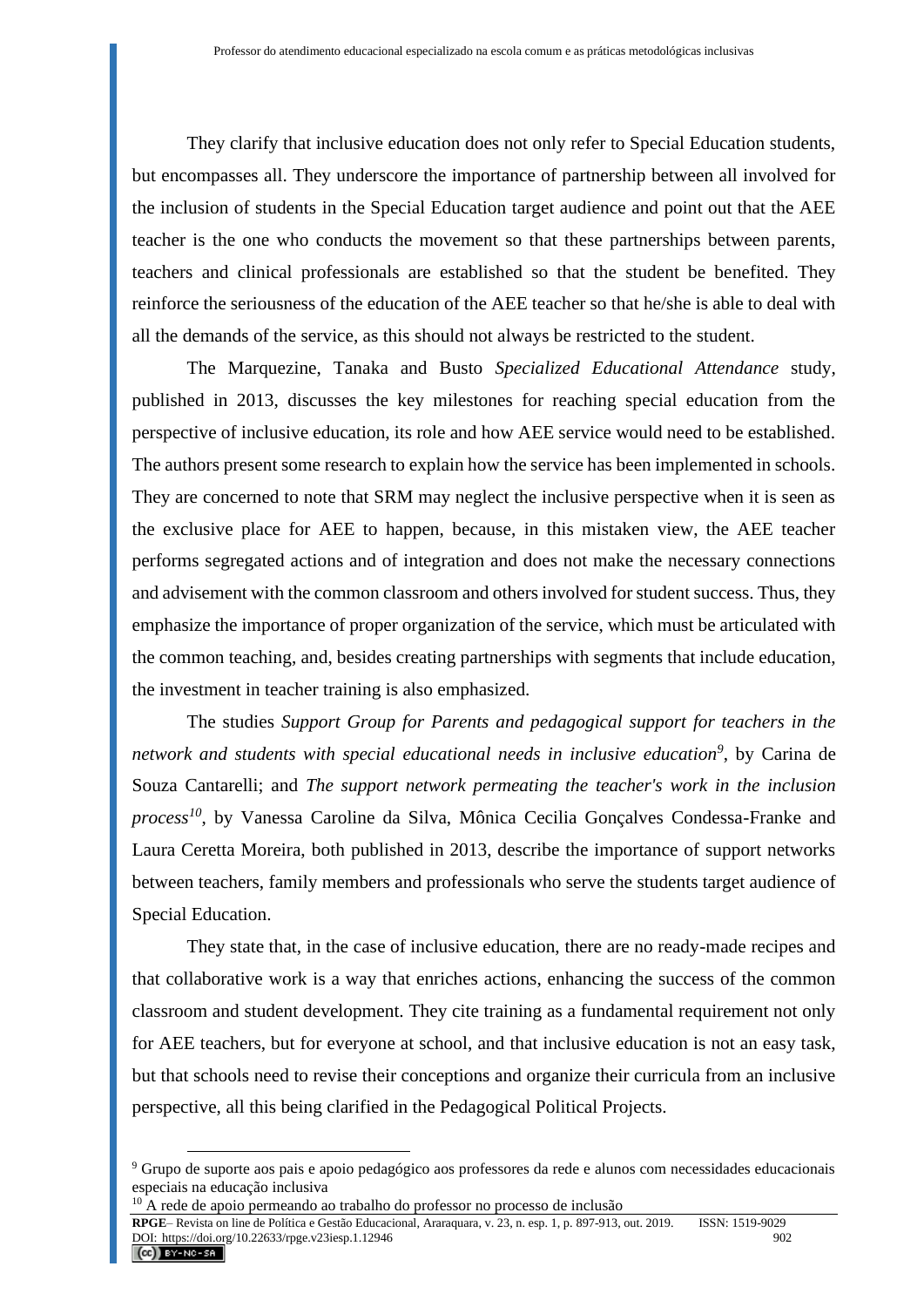Exemplifying this inclusive perspective, the study *The importance of AEE and teacher mediation in the inclusion of students with intellectual disabilities in school*<sup>11</sup>, by Maria Jusciene de Oliveira Silva, Jozenice Fernanda de Paiva Oliveira and Ana Lúcia Oliveira Aguiar, published in 2014, reports a case where the AEE service is properly implemented, articulated with all segments of the school, as well as with the family and other professionals involved in student development. They describe a school in which the actions of the AEE service and the concepts of inclusive education are present in the institution's Pedagogical Political Project (PPP), and that the transversality of the service, in a collaborative way, ensured that the student graduated as an active citizen in society. However, for this to happen, the school had to review its practices and consider the heterogeneity of its audience.

In the study *Articulation between Specialized Educational Attendance and common education: building inclusive educational systems<sup>12</sup>*, by Theresinha Guimarães Miranda, published in 2015, the author seems, at first, to understand that the teacher in AEE is responsible for making the school inclusive, but clarifies this view during the text, when she clarifies that the AEE teacher is responsible for the target audience of Special Education.

It is in this text that the complexity of establishing Special Education in the Inclusive Education Perspective comes to be approached and justified by commonplace issues that appear in the other texts, for example, the lack of articulation between the AEE teacher and the common classroom teacher, made difficult by the lack of time for these two groups of teachers to dialogue, and the work demand of the service is also pointed as a hindrance, since there is no time left for the AEE teacher to establish these connections with the teacher in the common classroom. However, the authors point out the seriousness with which AEE teachers understand their roles in the service, there is often a feeling of loneliness, that collaborative work is important and that continuing education for all teachers is also an important way to improve the difficulties presented, as well as the organization of the school's PPP from an inclusive perspective.

Regarding two studies, published in 2015 respectively: *Inclusive pedagogical practices in the classroom in dialogue with the multifunctional resource classrooms: educational attendance and successful learning<sup>13</sup>*, by Ivanilde Apoluceno de Oliveira and Kátia do Socorro Carvalho Lima; and *Specialized Educational Attendance and educational practices in the* 

<sup>11</sup> A importância do AEE e a mediação do professor na inclusão do aluno com deficiência intelectual na escola

<sup>12</sup> Articulação entre o Atendimento Educacional Especializado e o ensino comum: construindo sistemas educacionais inclusivos

<sup>&</sup>lt;sup>13</sup> Práticas pedagógicas inclusivas em sala de aula em diálogo com as salas de recursos multifuncionais: atendimento educacional e aprendizagem com sucesso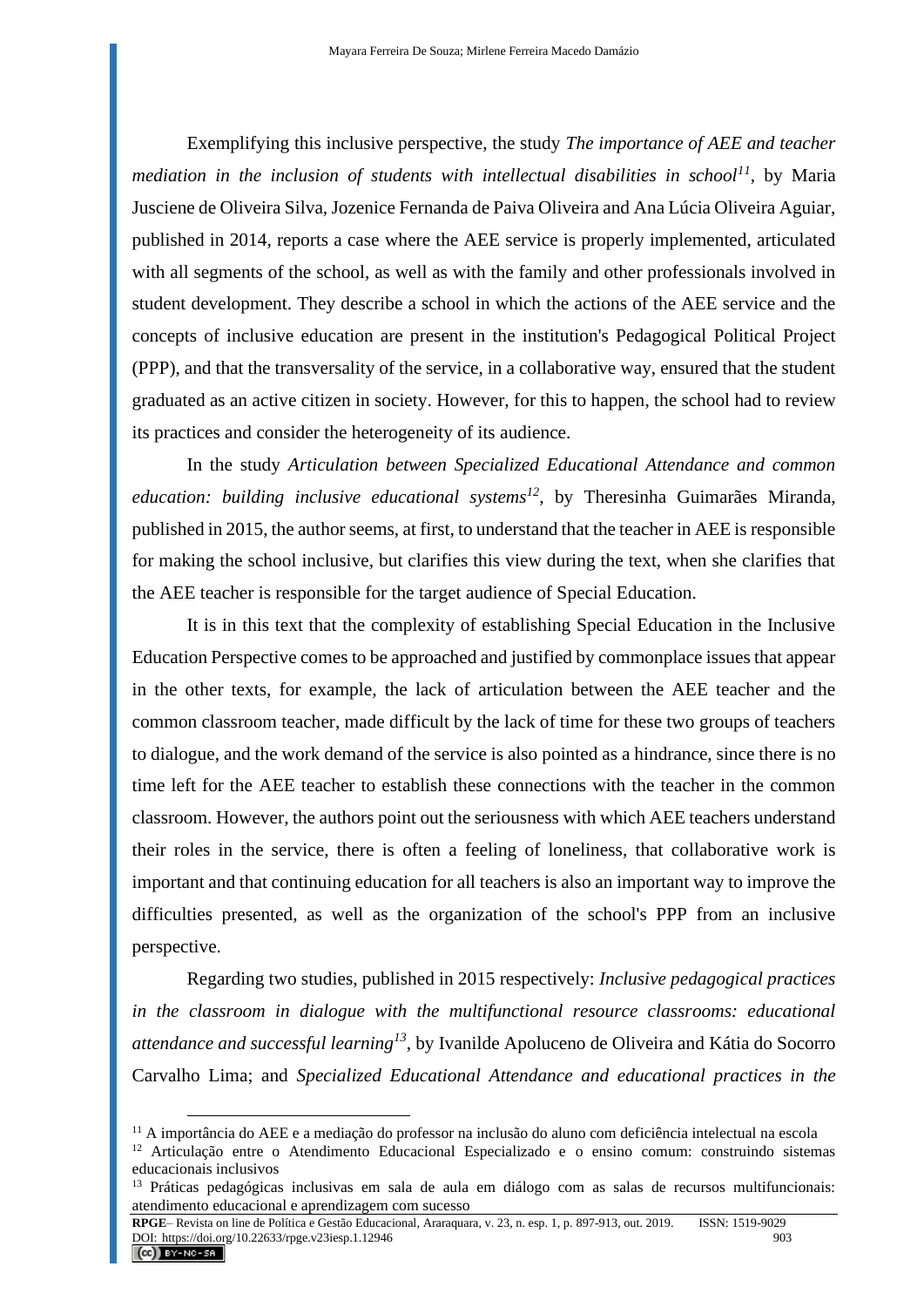*perspective of inclusion in the school of Maria Rafols de Breves-PA<sup>14</sup>*, by Ineide Ferreira Baia, are presented two examples of actions in the inclusive perspective. In the first, the action of a teacher developed from the perspective of the Universal Design of Learning to ensure inclusive education for all students in her class. Although the title brings the articulation of the AEE teacher with the common classroom, it is clear from the reading that the agent of actions is the conducting teacher, which emphasizes the importance of the AEE teacher, but that this dialogue is not established in a constant and effective way.

However, the actions of this teacher affect the development of all her students, because she develops a practice considering their profiles. The text makes it clear that this teacher is a reference for inclusion in her school, an admired model, but not developed by all, and, because it is an isolated action, the authors, in the final considerations of the text, forget to mention the teacher of AEE, leaving the merit of student success only to this teacher.

The Carla Barbosa Alves study *Specialized Educational Attendance in the Uberlândia Municipal Network: Implementation, Organization and Development<sup>15</sup>*, published in 2015, explores the concepts of Inclusive Education from the ideal perspective of happening, where the first thing to understand is that education is the right of all, and the school has a duty to ensure permanence and fairness of learning. The author points out that the Inclusive School needs to understand that all of its students are different, that teachers are different, but that everyone has the potential to learn, and that the teaching/learning process based on traditional models no longer contemplates the school public. It also gives deep thought to changes in conception, which require transformations that are rooted in our academic and sociocultural backgrounds.

It also emphasizes the need to change the look, to see the subject in its potential, highlighted, thus, like the other texts, the relevance of training for teachers, be it initial or continuing, and the inclusive perspective should be offered to all, because the complexity is in the need to redefine social paradigms, concepts and values. In addition, the author refers to the initial and continuing education of all teachers, both from an inclusive and special education perspective, and stresses the importance of this training considering both the attitudinal and emotional development of teachers who need to deal with diverse and complex situations in everyday school life.

<sup>&</sup>lt;sup>14</sup> O Atendimento Educacional Especializado e as práticas educativas na perspectiva da inclusão na escola Maria Rafols de Breves-PA

<sup>15</sup> Atendimento Educacional Especializado na rede municipal de Uberlândia: implantação, organização e desenvolvimento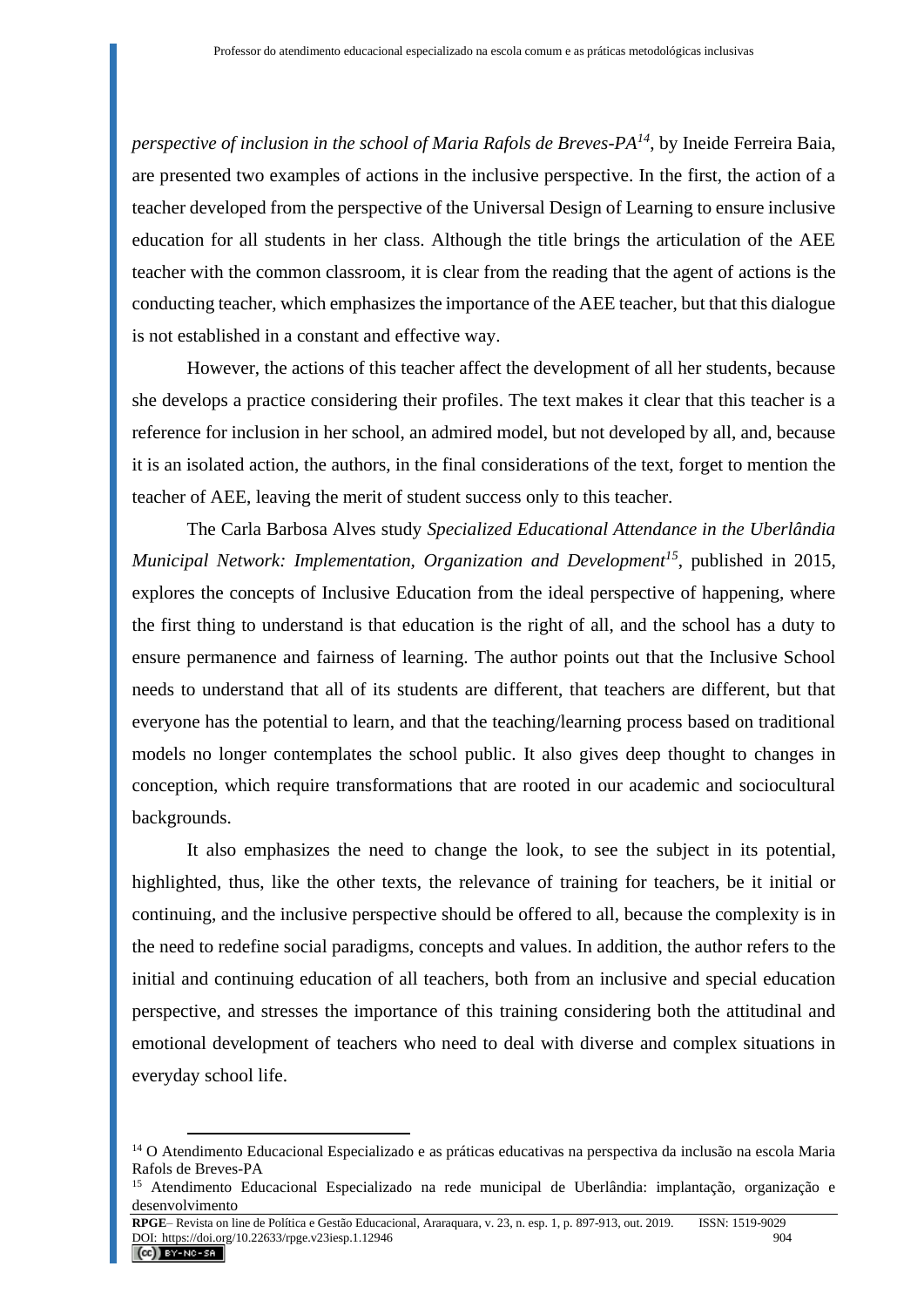In the study *Specialized Educational Attendance: a dialogue with the practices of the Multifunctional Resource Room<sup>16</sup>*, by Lidianny Susy de Queiroz Dias and Jhonnys Ferreira do Nascimento, published in 2016, the importance of discussing inclusive education and special education, the authors differentiate and conceptualize the expressions, as well as the need for the AEE teacher, who needs to organize the service in an inclusive perspective, to receive adequate training. At the same time, the training of all teachers needs to be rethought so that they are prepared to work from the perspective of inclusive education, and it is emphasized that the model practiced by schools is no longer effective for the public that belongs to it. These authors point out that special education is a clipping of inclusive education, however it seems that it is the flagship for the deconstruction of prejudice and paradigms based on discrimination and exclusion. They mention that SRM, in the face of all this complexity, is often organized in a segregated perspective. They also affirm that inclusion will only be possible when everyday acts are free of prejudice and learning considers the potential of the human being to learn, without being framed in standards.

Corroborating the advances that special education has made in history, the studies *Teaching practices in the regular class and in the Multifunctional Resource Room: a reflection on collaborative work<sup>17</sup>*, by Flavia dos Santos Cota, Carolina Soares Gorne and Flávia Câmara, published in 2016 , and *The articulation between Multifunctional Resource Rooms and regular classrooms: a case study in the municipal school system in Jacobina, Bahia<sup>18</sup>*, by Ana Lúcia Oliveira Freitas de Carvalho and Juliana Cristina Salvatori, published in 2017, reaffirm that education is everyone's right and, analyzing the context in which the AEE service is being organized, discuss the difficulties they have observed and the ways in which they could be invested.

They praise the PNEEPEI, but criticize the fact that the effective practices are superficial, pointing out the difficulties mentioned in previous texts, such as the little or no dialogue existing between the teachers of the AEE and the teachers of the common classroom, as well as the segregated work of these professionals, resuming the need for paradigm changes, as teachers need to be open to the development of collaborative work. They are imperative when talking about the problem facing Brazilian teacher education, which reflects on the organization of schools, and that, when it comes to inclusion or, in other words, education for

<sup>16</sup> Atendimento Educacional Especializado: um diálogo com as práticas da Sala de Recursos Multifuncionais

<sup>17</sup> Práticas docentes na classe regular e na Sala de Recursos Multifuncionais: uma reflexão sobre o trabalho colaborativo

<sup>&</sup>lt;sup>18</sup> A articulação entre as Salas de Recursos Multifuncionais e as salas regulares de ensino: estudo de caso na rede municipal de ensino no município de Jacobina, Bahia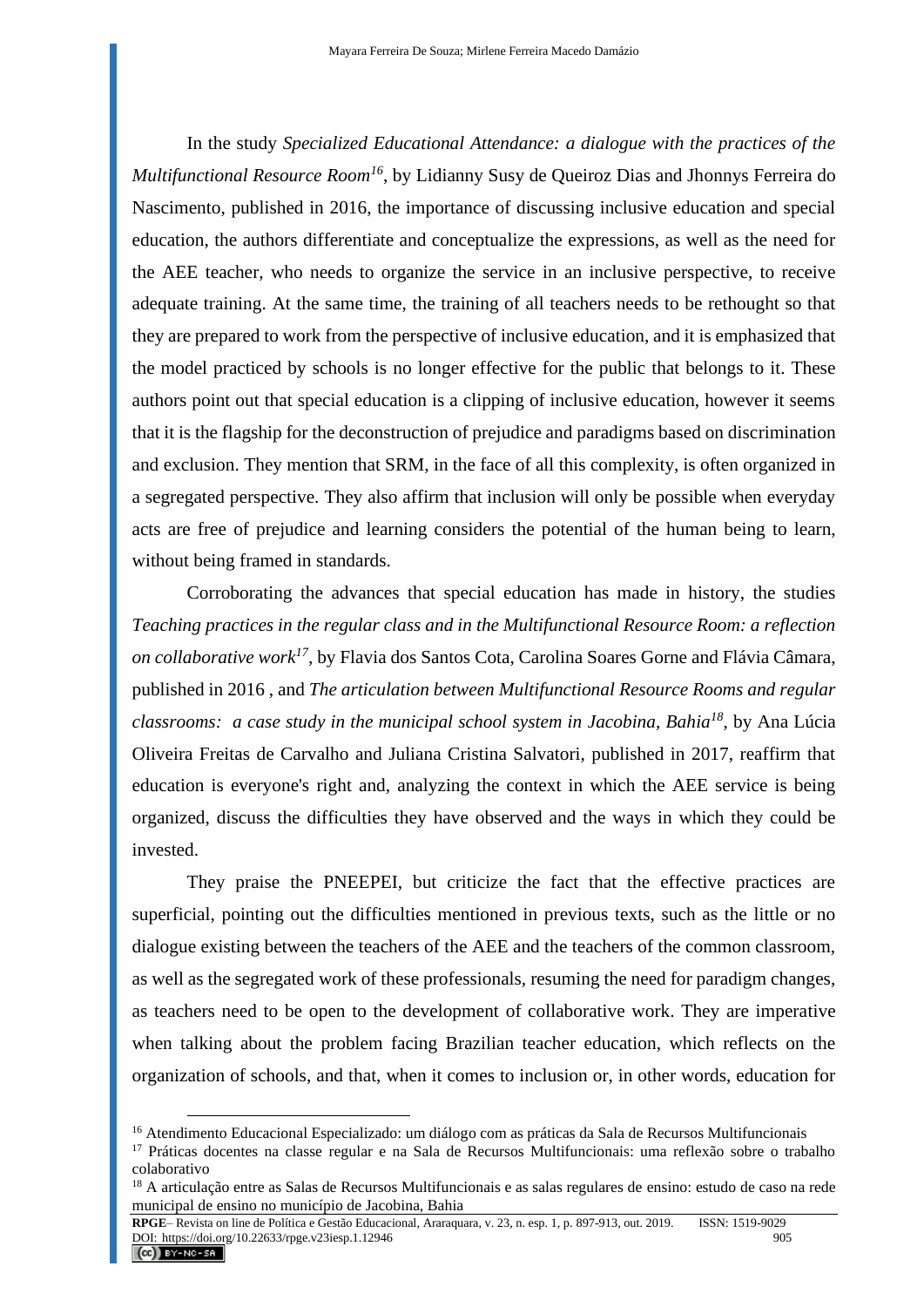all, the school needs not only to guarantee access, but also permanence and success of students with equity and quality in the teaching/learning process. They consider the existence of a policy in which the AEE teacher and the common classroom teacher can establish this dialogue at school, and point out that this action also needs to be articulated in the school PPP.

The studies by the authors Mara Silvia Pasian, Enicéia Gonçalves Mendes and Fabiana Cia, published in 2017 and entitled *Specialized Educational Attendance: aspects of teacher education<sup>19</sup>* and *Aspects of the organization and operation of Specialized Educational Attendance: a large-scale study<sup>20</sup>*, present two excerpts from a large-scale research conducted in Brazil, through the National Special Education Observatory (ONEESP), can reveal in general manner how the organization of Special Education has been taking place in Brazilian schools and how the protagonists of this movement have positioned themselves in these spaces, the challenges that need to be overcome and the actions that already take place.

Among the actions that already take place, the AEE teacher is responsible for organizing the service, family and school feel supported by these professionals or, at least, expect this support to happen. On the other hand, the majority of AEE teachers feel frustrated and lonely in performing the service, since they cannot establish dialogue with other school professionals, that the demand for service requires a lot of time and technical knowledge and that the complexity of Special education from the perspective of inclusive education must take place for the student to be promoted in his or her skills and potential. They point training as a fundamental factor to improve their actions, mentioning that it should happen from an inclusive perspective, but that the specificities within special education are also important. In addition, the existence of another AEE professional in schools could contribute to a better performance of the service, as both professionals would discuss and organize the actions, supporting and establishing connection with teachers of the common classroom and other segments of the school.

Mirlene Ferreira Macedo Damázio's study *Specialized Educational Attendance in an Inclusive Perspective: Methodology in Question<sup>21</sup>*, published in 2018, presents the AEE service across the whole of the school and, in an inclusive perspective, outlines 12 actions that AEE needs to develop for the service to happen.

<sup>19</sup> Atendimento Educacional Especializado: aspectos da formação do professor

<sup>20</sup> Aspectos da organização e funcionamento do Atendimento Educacional Especializado: um estudo em larga escala

<sup>&</sup>lt;sup>21</sup> Atendimento Educacional Especializado em uma perspectiva inclusiva: metodologia em questão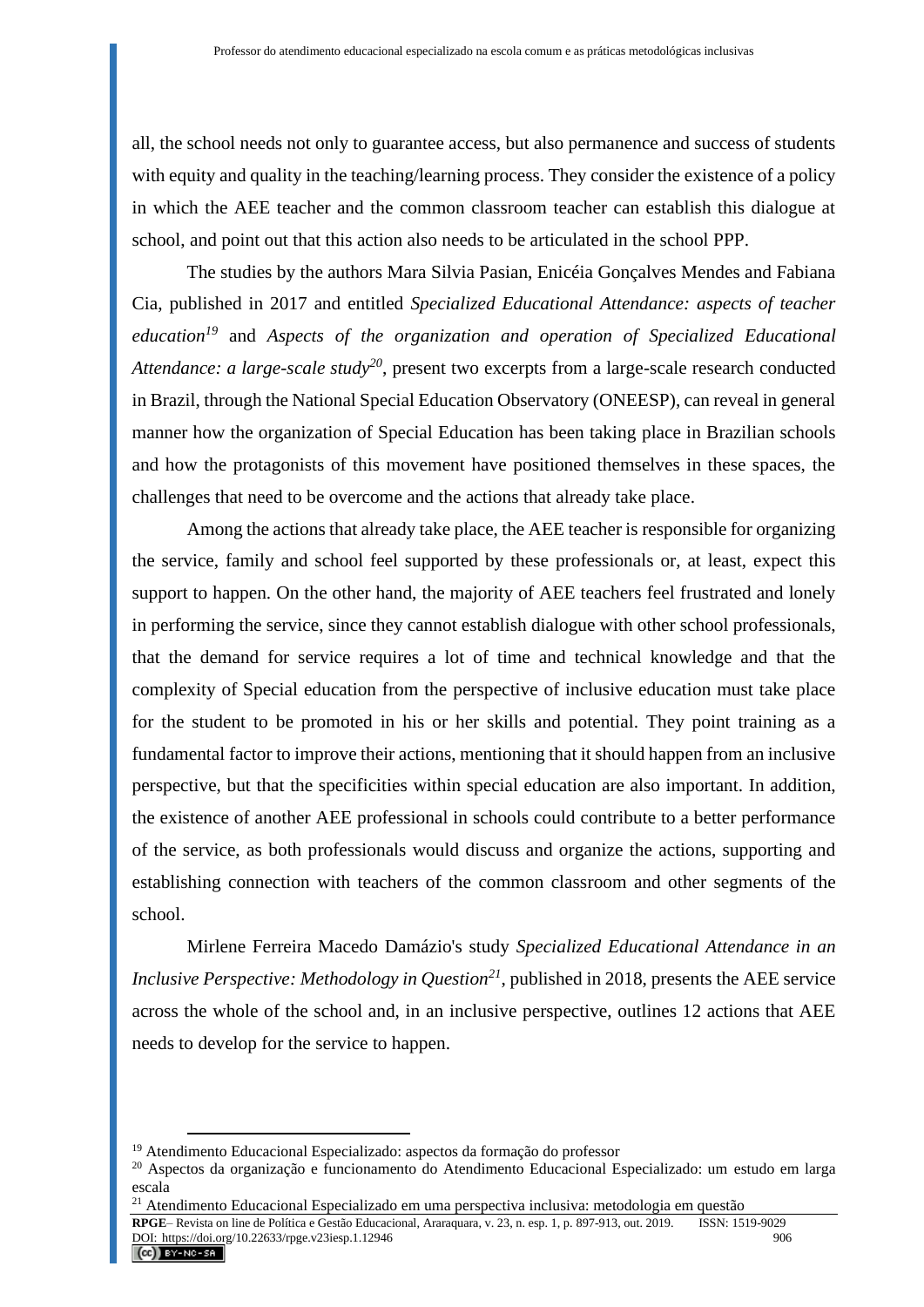The author states that the AEE teacher should act flexibly and dynamically, establishing interlocutions and provoking good work movements, and suggests at least 12 actions to be performed within the school from an inclusive perspective: (1) initial reception and elaboration of the AEE plan according to student profile; (2) individual student or subgroup attendance at SRM; (3) adequacy of teaching material and assistive technology (TA); (4) student support and advice in the regular common classroom; (5) support and advice to the common class support teacher; (6) support and advice to the teacher of Arts and Physical Education; (7) support and advice to the school support teacher; (8) support and advice to monitors, caregivers and/or trainees; (9) support and advice to managers (direction and coordination); (10) family support and guidance; (11) intersectoral actions - health and social action; (12) preparation of opinions and descriptive analytical reports of pedagogical nature (DAMÁZIO, 2018, p. 48).

Therefore, it is important to understand that the performance of the AEE teacher, from an inclusive perspective, is not limited to SRM care in a segregated view, but rather interlocutions with other professionals and sectors of the school directly or indirectly in favor of development. of these students. The service should include transversality, complementarity, interlocutions and connections, that is, to offer the AEE service in a systemic view. The author argues that the performance of the AEE needs to transversalize the service in the school context, in a dynamic, dialogic and full of movement, seeking to lead the school staff and take an inclusive stance towards the target audience of special education. Reflects on the demand and points out that these actions must be articulated with the specific needs of each case, i.e., there are 12 important actions, but they will not always be necessary for all students.

The text places the AEE teacher as an agent of change, but not as a lone actor, but with connections to help build an inclusive education, as he needs to develop the actions of the AEE service in this perspective, but his responsibility lies with the target audience of special education. The complexity of the service is also pointed out, as well as the need to rethink practices and the importance of training. In addition, he stresses that the AEE teacher needs to be brave and dynamic to face the obstacles of schools that are not yet ready to meet all student profiles.

However, there is no more discussion, the school is everyone's place, thus turning to the special education modality. The AEE teacher is responsible for articulating the transversality of the service in favor of student development and learning, ensuring permanence and academic success. He is not alone, but needs to position himself as a protagonist.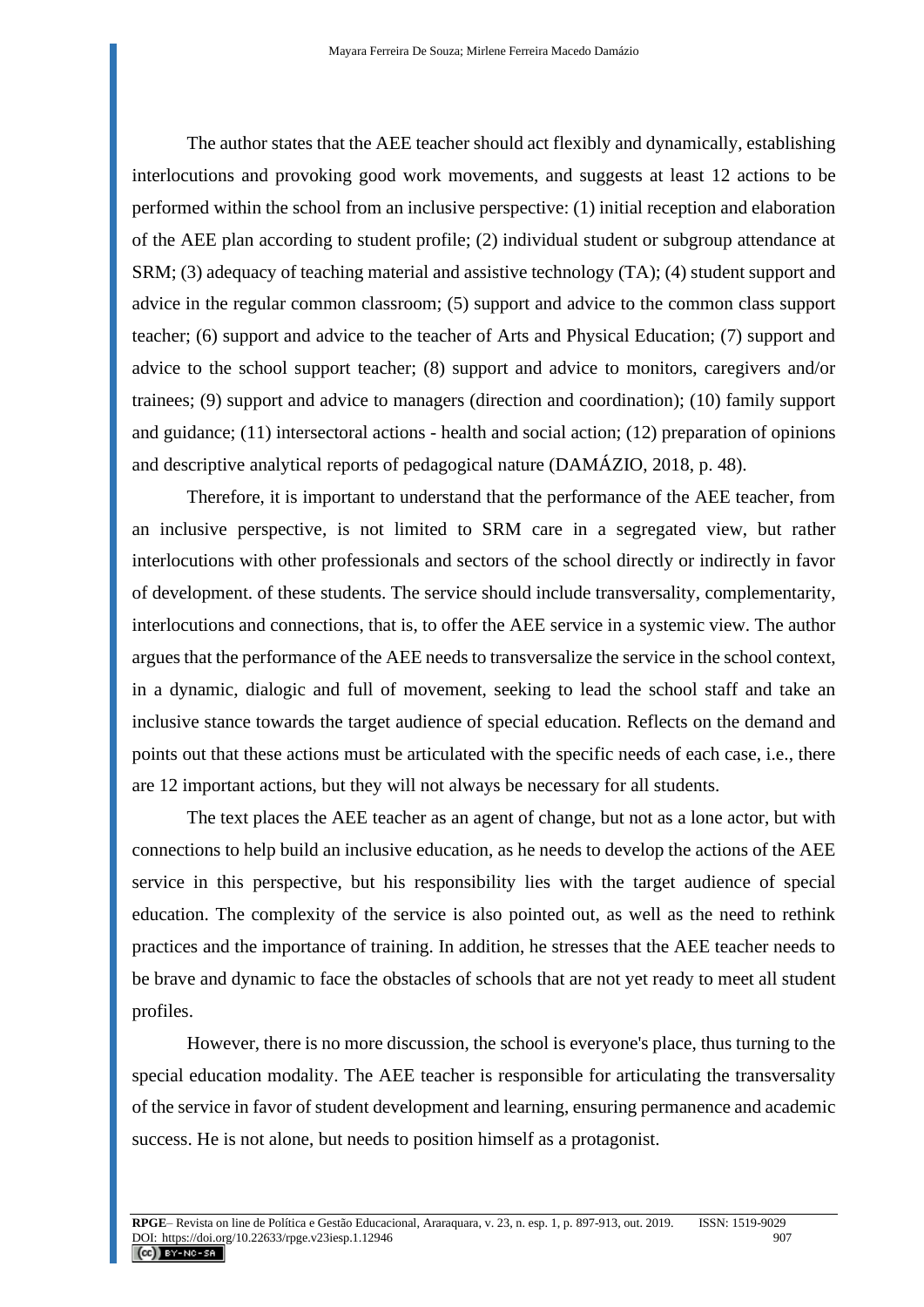#### **Final considerations**

Given all of the foregoing, we understand that the special education modality needs to happen from the perspective of inclusive education, as this will ensure that your target audience has opportunities for quality and equity in both learning and development. It is very important to emphasize that the paradigms of inclusion are involved by the concept of universal design, that disability, deficits and stereotypes are not the focus of inclusive actions, but the potential present in all human beings, considering their profile and styles of learning.

The AEE teacher is of significant importance and is responsible for fostering and articulating connections so that the inclusive perspective is empowered, but he is not responsible for making the school inclusive.

The practices found to contribute to this professional in the performance of his service, so that the student is met in their specificities and that the anguish of the school are transformed into motivation, start from the training of the teacher, and not only the specialist of Specialized Educational Attendance, but for everyone involved in the school; that this formation needs to be focused on the inclusive perspective and on paradigms that consider human potential, not a pattern of development.

At the same time, specific training for certain areas of special education is also elucidated, so we can point out a first path that begins in teacher education. We also found that the organization of schools, with traditional methodologies, focused on a homogeneous public view, no longer meets the demand of students, and the reformulation of their practices is necessary.

We have seen that the advice, support and dialogue of the AEE teacher with the common classroom teacher are described in the documents that guide special education, but that schools need to organize their spaces for this connection to happen efficiently and constantly, and the organization of the school PPP in this inclusive perspective, considering the necessary actions, is a way to this to be pursued. Importantly, the dialogue between AEE teachers and common classroom teachers is the most complex action to take place, and everyone understands it as the most essential. The space of SRM is pointed as important, but it is clear that the AEE service must go beyond its walls, and that special education, from the perspective of inclusive education, only happens when this student is successful and active subject in the other environments of the school, especially within the common classroom.

We also found that, even in the face of all the complexity of special education, the AEE teacher is still the protagonist of the inclusion of the students target audience of special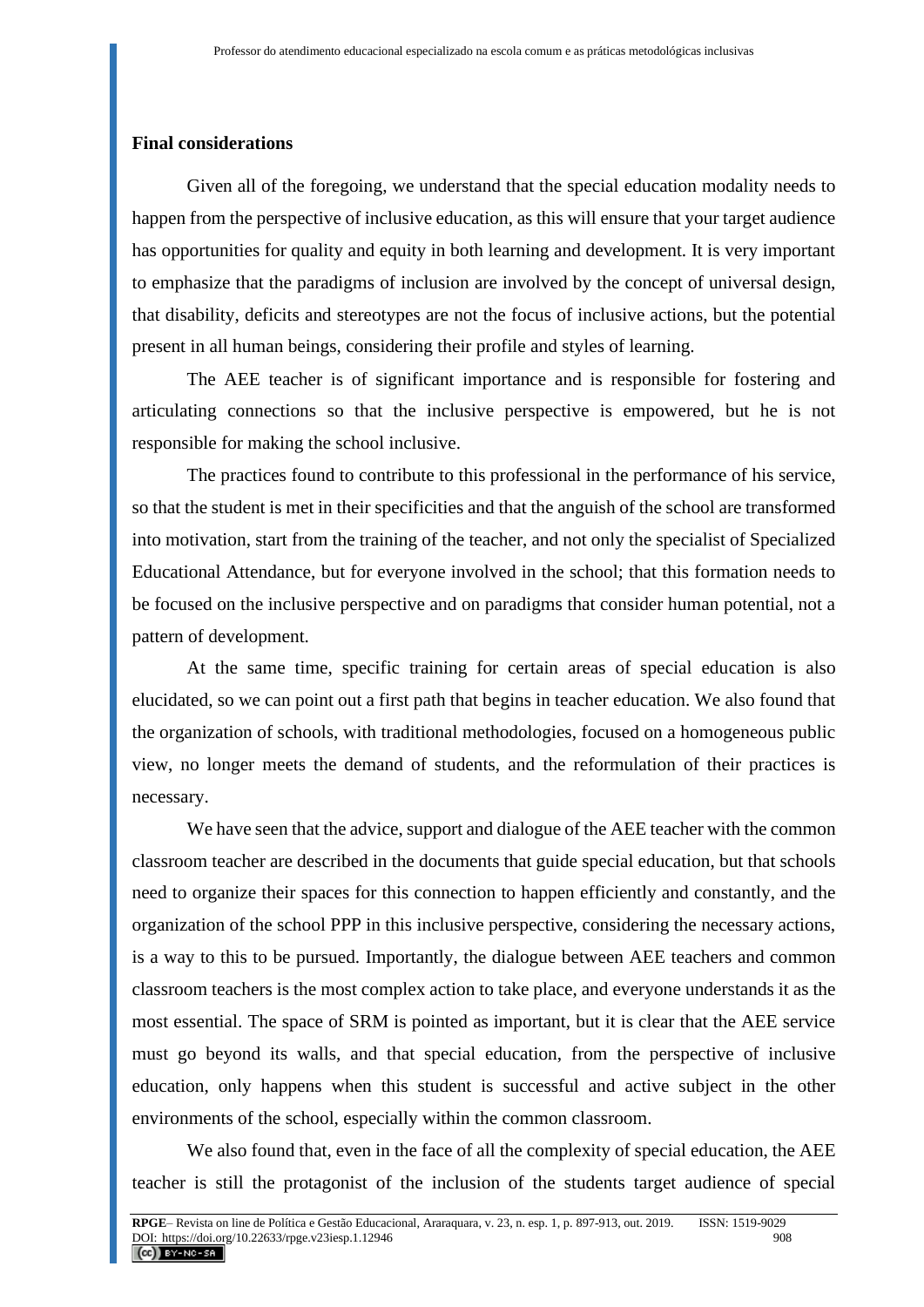education. Thus, we need to agree with Alves (2015) when the author makes us reflect on the importance of this professional being assisted in both technical and emotional skills.

Thus, offering answers to minimize the distress of AEE teachers, the transversality of the service is the way. No one is alone to include the student, everyone is responsible, and movement, mobilization, paradigm shifting, and belief in the other's potential are needed.

Therefore, the AEE teacher needs to leave the SRM cocoon, propose to exchange knowledge and experience with the other teachers of the school, be and offer the AEE actions where they are needed, because, as the authors have said, for the inclusion of the student happens not always the teacher of the AEE will be restricted to attendance at SRM.

It is common sense the great complexity of the context in which special education is inserted, however it is noticeable that the movements are happening and moving towards significant changes.

Public policies on education need to outline more strategies for accelerating change, such as appropriate training and guidelines for the necessary connections in the school environment.

When it comes to inclusion, it must be made clear that it is not restricted to people with disabilities, but to everyone, and that inclusion does not happen only in the school environment; It must be present in all environments of society. For this, society needs to become inclusive and free from prejudices rooted in the extinction and exclusion of those who do not fit into standards set by groups that are not always the majority.

Referring to special education, it is the most prominent feature of inclusive education, since it is closely linked to the required academic capacities, and when students are assisted in their potential, they become a reference that inclusion is important and a right for everyone's right to citizenship.

Although special education stands out, it is not responsible for making school inclusive; it should happen in this perspective and contribute, but this responsibility is the responsibility of all agents who need to reflect their practices and, in daily school life, to seek more inclusive actions that respect the profiles and characteristics of all.

The AEE teacher is an expert who, from an inclusive perspective, needs to delve into human development, universal design practices and an action methodology from an inclusive perspective, always considering human potential. Specific knowledge is important, but before that, knowing how to deal with the human being is more.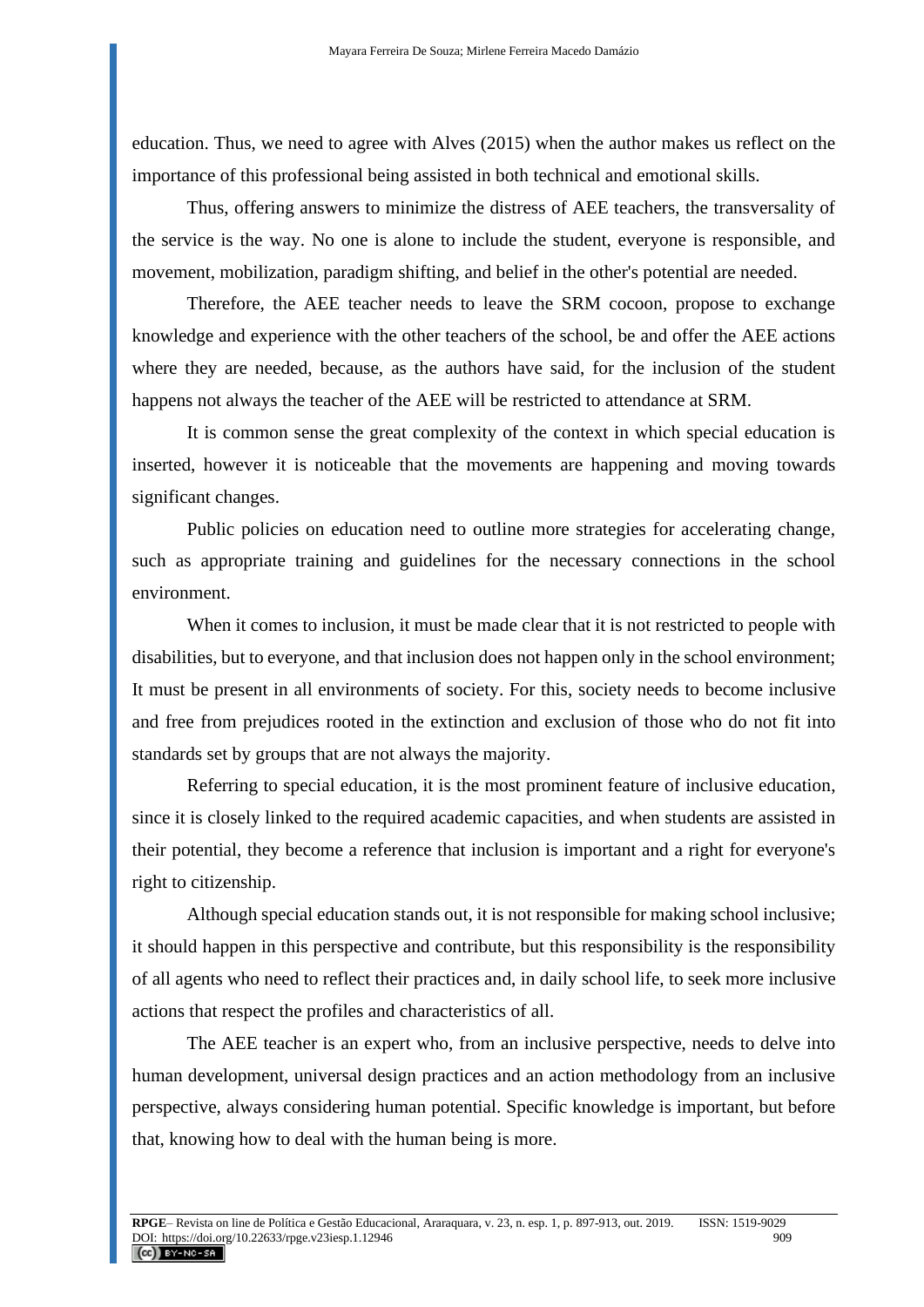We consider that this article can dialogue with the professionals of AEE, contextualizing their greatest anguish, while illustrating possible actions that may enhance the service, as well as draw the attention of the State to the implementation of Public Policies in Education that guarantee a space dialogue and reflection on inclusive practices in schools.

# **REFERENCES**

ALVES, C. B. **Atendimento educacional especializado na rede municipal de Uberlândia:** implantação, organização e desenvolvimento. Universidade Federal de Uberlândia – UFU. Minas Gerais, 2015, 173p. Disponível em:

https://repositorio.ufu.br/bitstream/123456789/14025/1/AtendimentoEducacionalEspecializad o.pdf. Acesso em: 30 mar. 2018.

ALVES, M. D.; GUARESCHI, T. Compreendendo o Atendimento Educacional Especializado (AEE). In: SILUK, A. C. P. **Formação de professores para o atendimento educacional especializado.** Santa Maria: Universidade Federal de Santa Maria, 2011. Módulo II, p. 31-60.

BAIA, I. F. O atendimento educacional especializado e as práticas educativas na perspectiva da inclusão na escola Maria Rafols de Breves-PA. **Monografias Brasil Escola,** 2015. Disponível em: https://monografias.brasilescola.uol.com.br/imprimir/15414. Acesso em: fev. 2018.

BATTISTEL, A. L. H. T. Atendimento educacional especializado para pessoas com deficiência física. *In:* SILUK, A. C. P. **Formação de professores para o atendimento educacional especializado.** Santa Maria: Universidade Federal de Santa Maria, 2011. Módulo IV, p. 101-136.

BERSCH, R.; MACHADO, R. Tecnologia Assistiva – TA: aplicações na educação. In: SILUK, A. C. P. **Formação de professores para o atendimento educacional especializado.** Santa Maria: Universidade Federal de Santa Maria, 2011. Módulo III, p. 61-100.

BRASIL, **Lei n.º 9.394/96, de 20 de dezembro de 1996**. Estabelece as diretrizes e bases da educação nacional. Diário Oficial, Brasília, DF, 23 dez. 1996.

BRASIL. Decreto n.º 7.611, de 17 de novembro de 2011. Dispõe sobre a educação especial, o atendimento educacional especializado e dá outras providências. **Diário Oficial**, Brasília, DF, 18 nov. 2011. Edição Extra, p. 5.

CANTARELLI, C. S. Grupo de suporte aos pais e apoio pedagógico aos professores da rede e alunos com necessidades educacionais especiais na educação inclusiva. In: MARQUEZINE, M. C.; TANAKA, E. D. O.; BUSTOS, R. M. (Org.). **Atendimento educacional especializado.** Marília: ABPEE, 2013. p. 87-107.

CARVALHO, A. L. O. F.; SALVATORI, J. C. A articulação entre as salas de recursos multifuncionais e as salas regulares de ensino: estudo de caso na rede municipal de ensino no município de Jacobina, Bahia. *In:* VI SEMINÁRIO NACIONAL E II SEMINÁRIO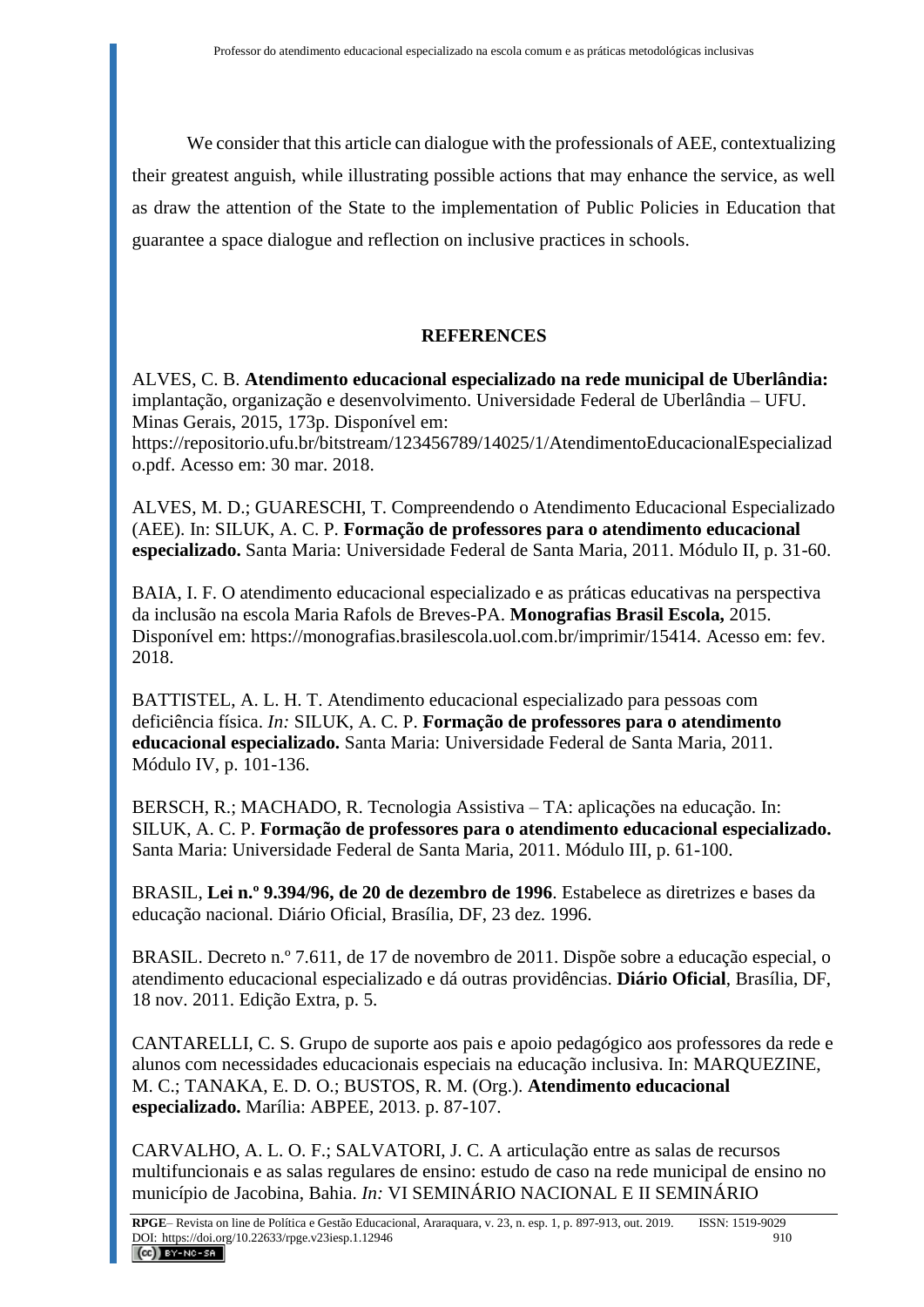INTERNACIONAL POLÍTICAS PÚBLICAS, GESTÃO E PRÁXIS EDUCACIONAL; 24 a 27 de outubro de 2017. **Anais...** Vitória da Conquista: Universidade Estadual do Sudoeste da Bahia, 2017. p. 205-221. Disponível em:

http://periodicos.uesb.br/index.php/semgepraxis/article/view/7211. Acesso em: 26 maio 2018.

COTA, F. S.; GORNE, C. S.; CÂMARA, F. Práticas docentes na classe regular e na Sala de Recursos Multifuncionais: uma reflexão sobre o trabalho colaborativo. *In:* IV SEMINÁRIO INTERNACIONAL INCLUSÃO EM EDUCAÇÃO: UNIVERSIDADE E PARTICIPAÇÃO; 11 a 13 de maio de 2016. **Anais...** Rio de Janeiro: Universidade Federal do Rio de Janeiro, 2016. Disponível em:

http://www.lapeade.educacao.ufrj.br/files/Eixo%205\_Formacao%20Docente\_pag%2080.pdf. Acesso em: 25 maio 2018.

DAMÁZIO, M. F. M. Atendimento Educacional Especializado em uma perspectiva inclusiva: metodologia em questão. In: FRANCO, M. A. M.; GUERRA, L. B. **Práticas pedagógicas em contextos de inclusão:** situação de sala de aula. São Paulo: Paco, 2018. p. 45-73.

DIAS, L. S. Q.; NASCIMENTO, J. F. Atendimento Educacional Especializado: um diálogo com as práticas da Sala de Recursos Multifuncionais. *In:* III CONEDU – Congresso Nacional de Educação; 05 a 07 de outubro de 2016. **Anais...** Natal: Editora Realize, 2016. Disponível em:

http://www.editorarealize.com.br/revistas/conedu/trabalhos/TRABALHO\_EV056\_MD1\_SA7 \_ID10600\_16082016232033.pdf. Acesso em: 21 maio 2018.

GIL, A. C. **Como elaborar projetos de pesquisa**. 4. ed. São Paulo: Atlas, 2002.

MENEZES, E. C. P.; CANABARRO, R. C. C.; MUNHOZ, M. A. A escola como um espaço de respeito a diferença. In: SILUK, A. C. P. **Formação de professores para o Atendimento Educacional Especializado.** Santa Maria: Universidade Federal de Santa Maria, 2011. Módulo V, p. 153-156.

MIRANDA, T. G. Articulação entre o Atendimento Educacional Especializado e o ensino comum: construindo sistemas educacionais inclusivos. **Revista Cocar**, Belém: Universidade Federal da Bahia, n. 1, p. 81-100, jan.-jun. 2015. Disponível em: https://paginas.uepa.br/seer/index.php/cocar/article/view/614. Acesso em: 15 jun. 2018.

OLIVEIRA, I. A.; LIMA, K. S. C. Práticas pedagógicas inclusivas em sala de aula em diálogo com as salas de recursos multifuncionais: atendimento educacional e aprendizagem com sucesso. **Revista Educação e Fronteiras On-line**, v. 5, n. 13, p. 149-162, maio-ago. 2015. Disponível em: http://ojs.ufgd.edu.br/index.php/educacao/article/view/3765. Acesso em: 25 fev. 2018.

PASIAN, M. S.; MENDES, E. G.; CIA, F. Aspectos da organização e funcionamento do Atendimento Educacional Especializado: um estudo em larga escala. **Educação em Revista**, n. 33, 2017. Portal Scielo. Disponível em: http://www.scielo.br/pdf/edur/v33/1982-6621-edur-33-e155866.pdf. Acesso em: 19 maio 2018.

PASIAN, M. S.; MENDES, E. G.; CIA, F. Atendimento Educacional Especializado: aspectos da formação do professor. **Cadernos de Pesquisa**, v. 47, n. 165, p. 964-981, jul.-set. 2017.